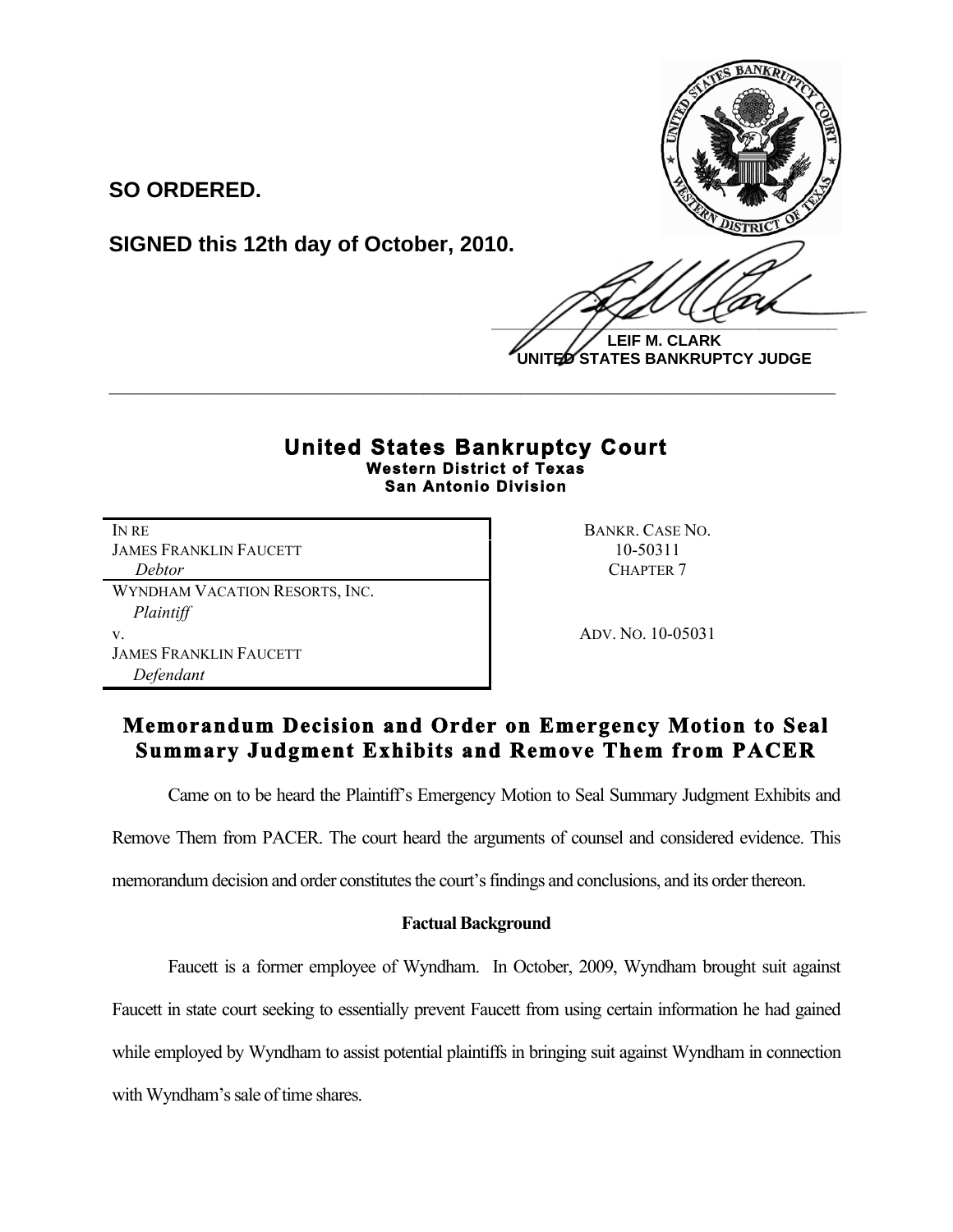Faucett (d/b/a Advocates Against Timeshare Fraud) filed for bankruptcy in January, 2010, and Wyndham's state court case against Faucett was removed to this court, where it continued as this adversary proceeding. Wyndham had sought an injunction in the state court proceeding, as well as damages for tortious interference with contract, tortious interference with prospective relations, misappropriation of trade secrets, breach of fiduciary duty, business disparagement, trespass, violation of the Texas Theft Liability Act, breach of contract, conspiracy, and conversion. After the case was removed, Wyndham added an objection to Faucett dischargeability of any liability he might have to Wyndham. The state court had entered a temporary restraining order in favor of Wyndham. When the case was removed, this court entered an order granting an agreed permanent injunction, on essentially the same terms as those in the state court's temporary restraining order. The injunction restrained Faucett, "his officers, agents, servants, employees, attorneys, and all those in active concert or participation with him" from (among other things) "[u]sing or disclosing any of Wyndham's confidential information or trade secrets," and from "[u]sing for his own benefit or the benefit of another, any trade secret or confidential proprietary information of Wyndham."

On August 4, 2010, Faucett brought a counterclaim against Wyndham in this adversary proceeding seeking damages for defamation, tortious interference with contract, violation of the Texas Theft Liability Act and intentional infliction of emotional distress. Wyndham filed a motion to dismiss Faucett's counterclaim. On August 30 this court granted intervenors' motion to intervene in this adversary proceeding. The intervenors are clients of Faucett to whom Faucett gave Wyndham documents in order to aid intervenors in their state court suit against Wyndham. Intervenors seek a determination that they are not subject to the permanent injunction entered by this court on May 11, 2010. On September 22, 2010, Faucett filed a motion for summary judgment with regard to Wyndham's objection to Faucett's discharge. Finally, on September 15, Wyndham filed a motion to withdraw reference, seeking to have this adversary proceeding transferred back to the district court. Faucett has objected. The district court has not yet ruled.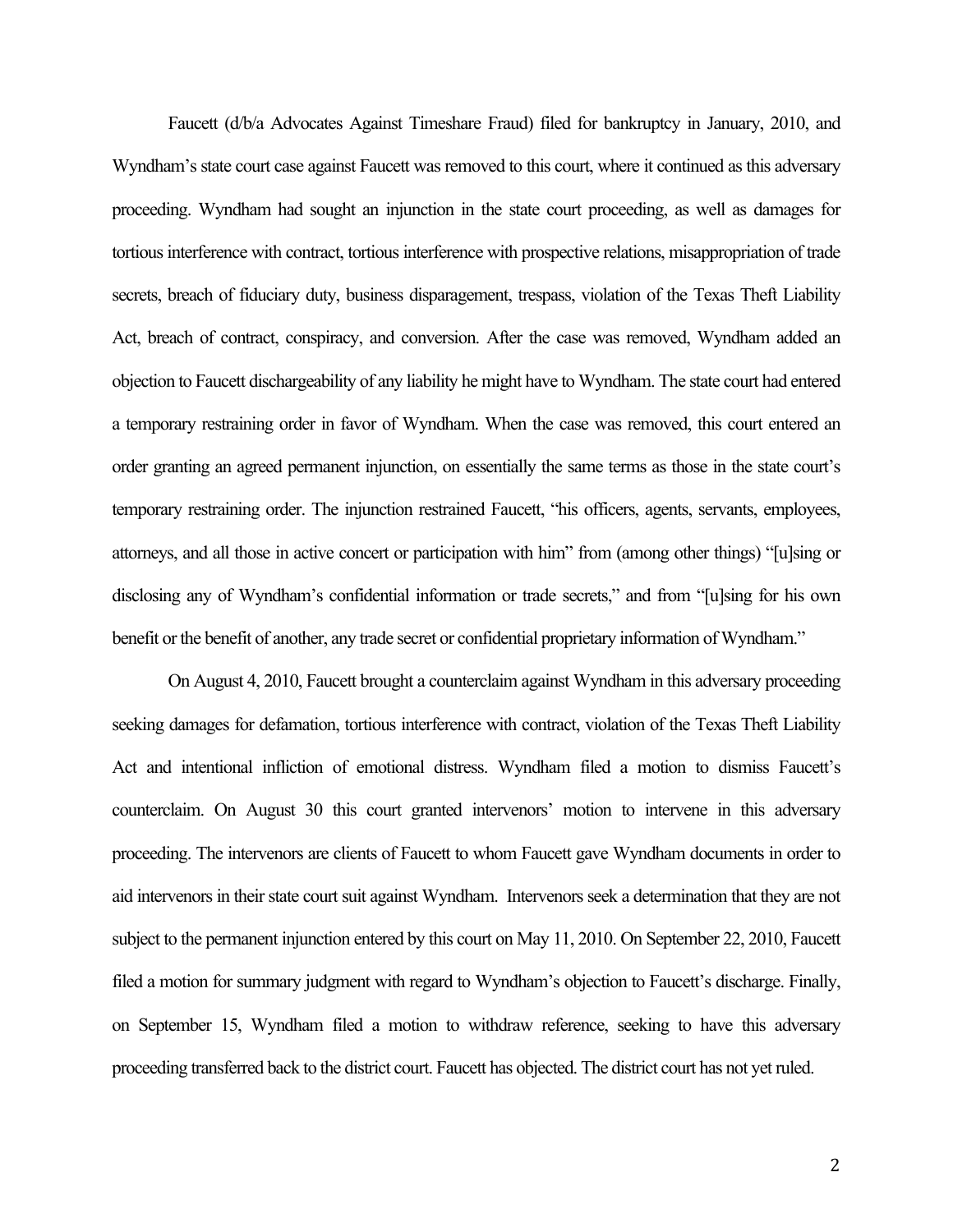The current dispute involves certain exhibits (exhibits B, C, D, K and L) that Faucett attached in support of his filed motion for summary judgment. Wyndham asserts that the documents at issue constitute confidential commercial information and should be filed under seal pursuant to 11 U.S.C. § 107(b) and removed from Pacer.

#### **Analysis**

As an initial matter, this court has already ruled on Exhibits K and L in the Interim Order dated October 8, 2010, concluding that Exhibit K should not be sealed because it does not, according to the admission of movant, contain confidential commercial information of Wyndham (counsel for Wyndham stated that the document was not authorized to have been prepared by the salesman who evidently put it together, and did not, according to counsel, accurately state Wyndham's policy or procedures). The court sealed Exhibit L because it facially contained confidential commercial information of Wyndham, namely, customer identifying information. The Interim Order did not lay out an analysis in support of the court's ruling, but the analysis in this memorandum decision should be treated as the court's legal reasoning for ruling as it did with respect to Exhibits K and L.

We turn to the merits of Wyndham's claim that Exhibits B, C and D constitute confidential commercial information and thus should be filed under seal. Under section 107(b) of the Bankruptcy Code, the court may seal confidential information from the public record. Section 107(b) states, in relevant part,

(b) On request of a party in interest, the bankruptcy court shall, and on bankruptcy court's own motion, the bankruptcy court may—(1) protect an entity with respect to a trade secret or confidential research, development, or commercial information….

Bankruptcy Rule 9018, which implements section 107(b), provides:

On motion or on its own initiative, with or without notice, the court may make any order which justice requires (1) to protect the estate or any entity in respect of a trade secret or other confidential research, development, or commercial information.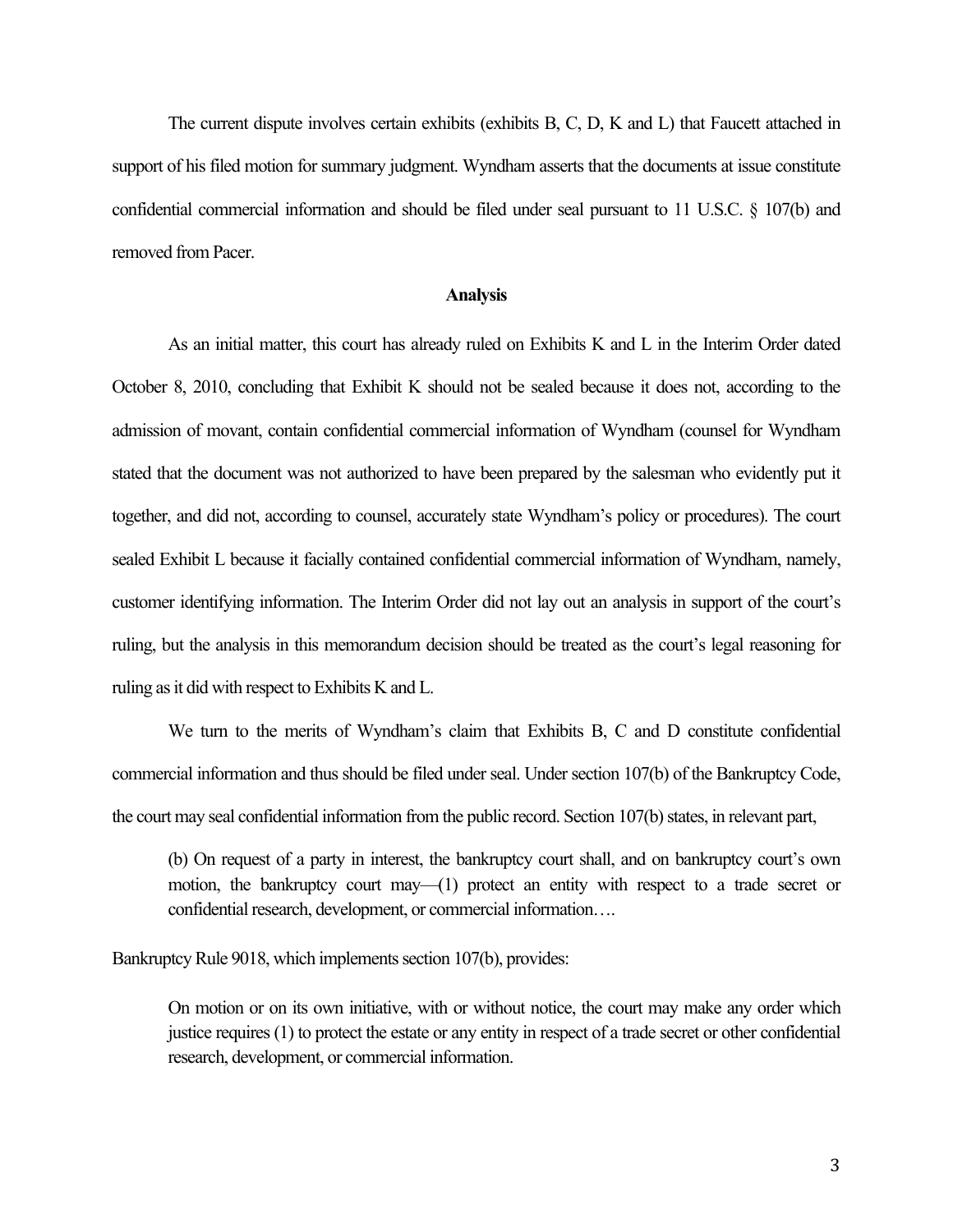So, if the Exhibits at issue here fit any of the specified categories enumerated in section 107(b), this court is "required to protect a requesting interested party and has no discretion to deny the application." *Video Software Dealers Ass'n v. Orion Pictures Corp. (In re Orion Pictures Corp.)*, 21 F.3d 24, 27 (2d Cir. 1994) (citing 2 COLLIER ON BANKRUPTCY, ¶ 107.01, at 107-2 ("Protection is mandatory when requested by an [interested party]"). Thus, the issue here is whether the exhibits at issue, exhibits B, C and D constitute trade secrets or confidential commercial information.

Confidential commercial information "has been defined as information which would cause 'an unfair advantage to competitors by providing them information as to the commercial operations of the debtor.'" *Orion Pictures Corp.*, 21 F.3d at 27 (quoting *Ad Hoc Protective Comm. for 10 1/2% Debenture Holders v. Itel Corp. (In re Itel Corp.)*, 17 B.R. 942, 944 (B.A.P. 9th Cir. 1982)); *In re Meyrowitz*, 2006 Bankr. LEXIS 2931, at \*7 (Bankr. N.D. Tex. Oct. 26, 2006). *See also In re Northstar Energy, Inc.*, 315 B.R. 425, 429 (Bankr. E.D. Tex. 2004) ("A bankruptcy court is required to seal 'documentary information filed in court that does not rise to the level of a trade secret but that is so critical to the operations of the entity seeking the protective order that its disclosure will unfairly benefit that entity's competitors.'"). In *Orion Pictures*, the documents at issue consisted of a licensing agreement and other related materials. The Second Circuit affirmed the findings of the bankruptcy court, which had concluded that "disclosing the sealed information, including the overall structure, terms and conditions of the [] agreement, renders very likely a direct and adverse impairment to [defendant's] ability to negotiate favorable promotion agreements, thereby giving [defendant's] competitors an unfair advantage." *Id*. at 28. The court further held that, to be protected as confidential commercial information under section 107(b), the information did not have to rise to the level of a trade secret. *Id*; *see also In re Meyrowitz*, 2006 Bankr. LEXIS 2931, at \*7. Additionally, a party seeking to seal confidential commercial documents pursuant to section 107 need not show "good cause" for the request. *See Orion Pictures*, 21 F.3d at 28 (concluding that because section 107 did not impose a good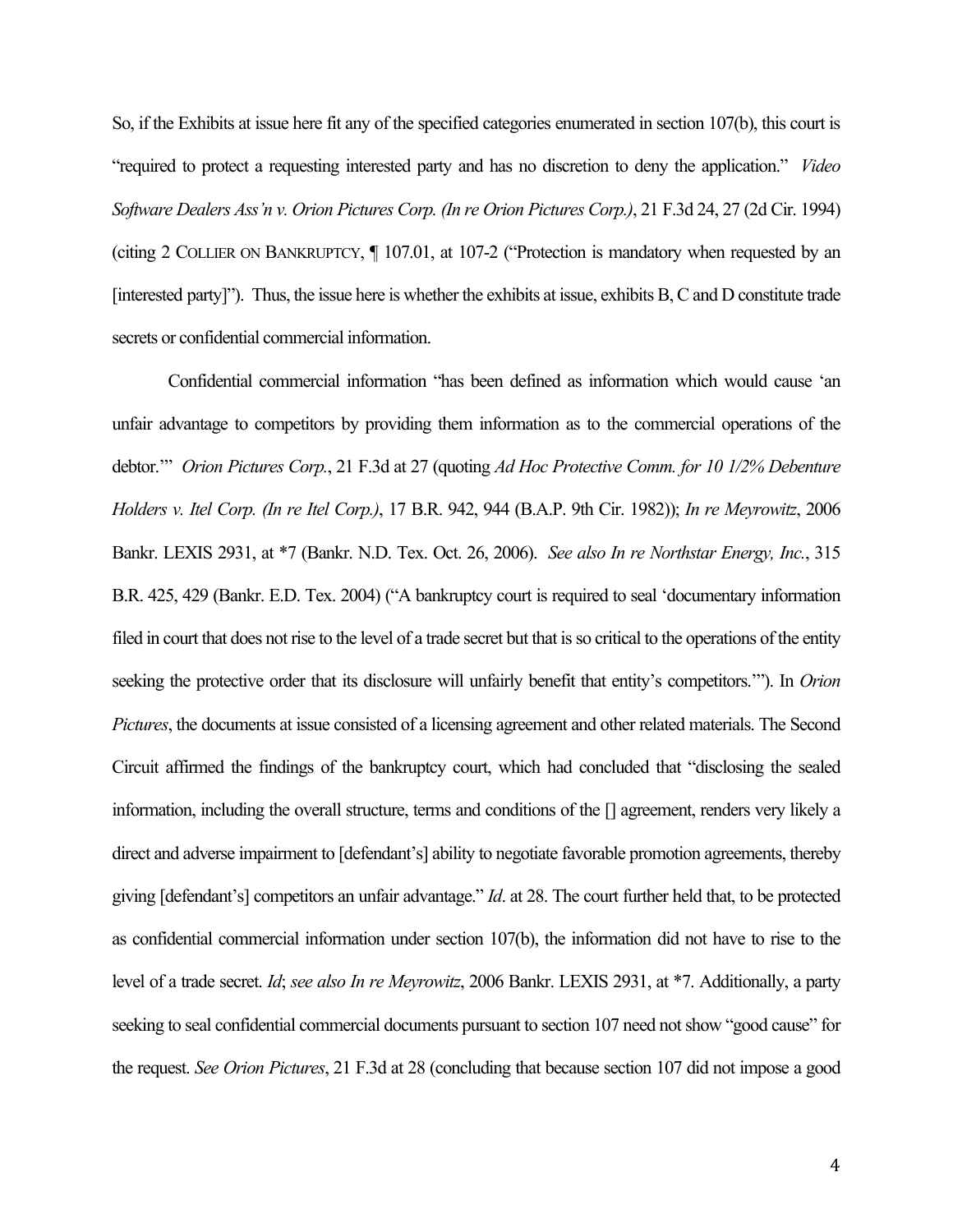cause requirement for sealing documents, the fact that the underlying information contained in the documents at issue had already been disclosed in news releases did not preclude entry of a sealing order). Nonetheless, this court must "carefully and skeptically review sealing requests to insure that there really is an extraordinary circumstance or compelling need" to seal the documents at issue. *Id*. at 27. The reason is simple – court records are public records, and sealing abridges the public's right to know. *See* 11 U.S.C. § 107(a); *see also In re Neal*, 461 F.3d 1048, 1052 ( $8<sup>th</sup>$  Cir. 2006) (denying a sealing request by a debtor, a state court judge with a gambling problem whose gambling debts would otherwise be revealed in her schedules); *Gitto v. Worcester Telegram & Gazette Corp. (In re Gitto Gloval Corp.)*, 422 F.3d 1, 6 (1<sup>st</sup> Cir. 2005) ("only the most compelling reasons can justify non-disclosure of judicial records"); *see generally Nixon v. Warner Communications, Inc.*, 435 U.S. 589, 597, 98 S.Ct. 1306, 55 L.Ed.2d 570 (1978) ("the courts of this country recognize a general right to inspect and copy public records and documents, including judicial records and documents").

Applying the standards laid out above to the case at hand, certain portions of Exhibits C and D do in fact constitute confidential commercial information, but Exhibit B does not. Exhibits C and D consist of socalled "mainframe sheets" accompanied by a series of sheets of hand-written notes. The mainframe sheets are essentially "screen shots" from the computerized records relating to Wyndham's contacts with certain customers, detailing the substance of conversations that would have been had between a Wyndham representative and a customer, regarding the availability of time share units for rental in certain time frames. The screen shots thus contain information regarding specific Wyndham customers that could be of use to Wyndham competitors, to wit, information disclosing the identity of Wyndham customers. They thus ought to enjoy protections similar to those accorded customer lists, because they contain the kind of information that justifies protecting such lists. They might give a competitor an advantage. *See Hal Wagner Studios, Inc. v. Elliot*, 2009 U.S. Dist. LEXIS 25773, at \*11 (S.D. Ill. Mar. 30, 2009).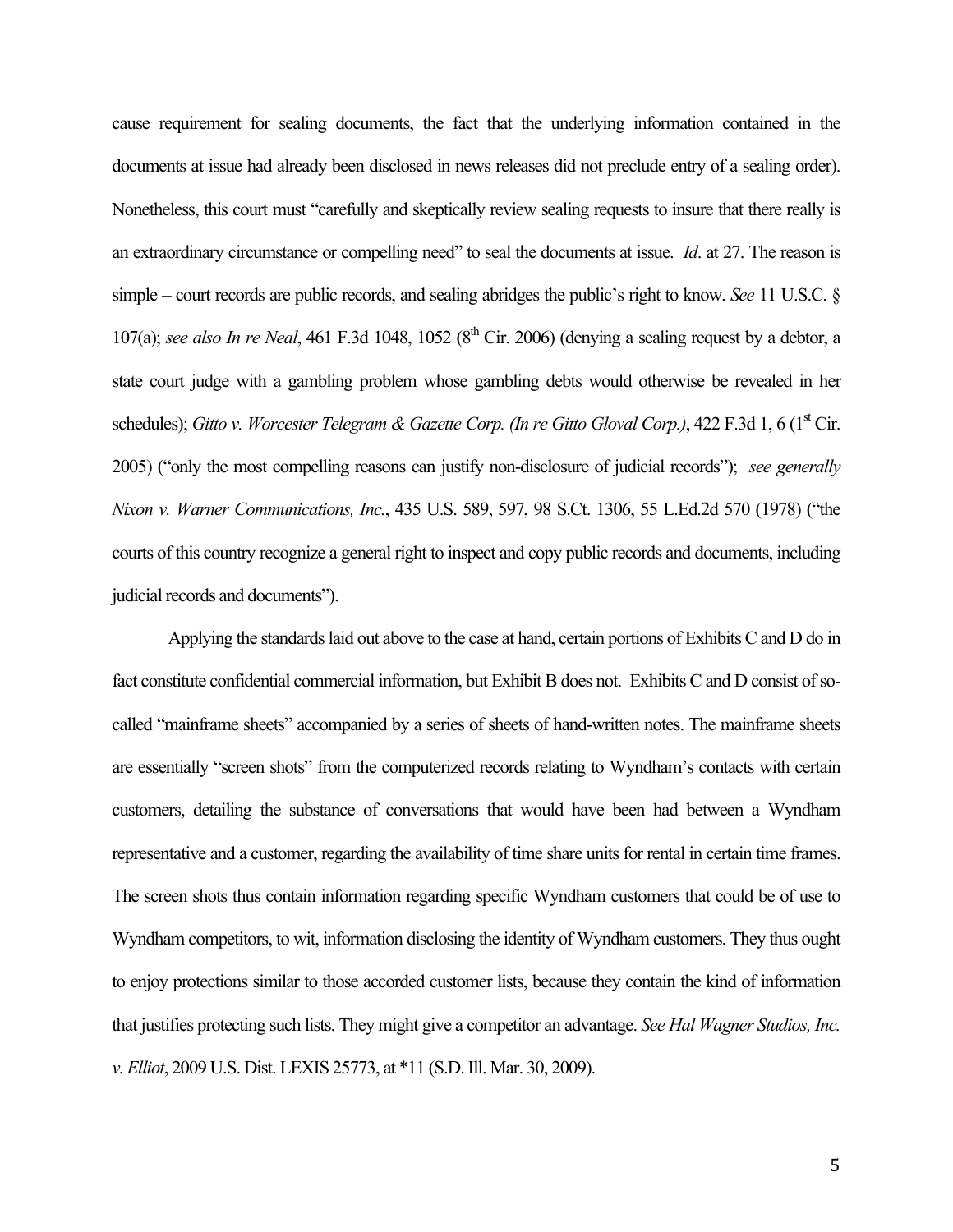The screen shots are useful to a competitor, however, only to the extent that an actual customer's identity is revealed. Wyndham's witness admitted that, absent that identifying information, there is no use to which a competitor could put the information in the screen shots. In addition, the handwritten notes on these exhibits do not reveal any of Wyndham's confidential commercial information; they do not reveal anything about how Wyndham conducts its operations. Indeed, untied to a customer's identity, they reveal nothing at all to a competitor. To balance the competing interests of protection of confidential commercial information and the public's right to know, the correct solution is to redact the screen shot portions of Exhibits C and D to eliminate personal identification information – account numbers, names, telephone numbers, addresses, and social security or taxpayer identification numbers. All of this information is contained at the top of the screen shot, consisting of the lines showing member number, member names, phone numbers and the line that begins "Suppress Stmnt." That information accordingly must be redacted from the screen shots in both Exhibits C and D.

Exhibit B consists of a sales policy manual. Wyndham's representative testified in a conclusory fashion that he thought that disclosing Exhibit B would reveal to Wyndham's competitors how Wyndham operates, including how it trains its sale associates. However, the witness was unable to explain with any particularity just how this document would give Wyndham's competitor's such an advantage. *See Young Again Prods., Inc. v. Supplement Spot, LLC (In re Supplement Spot, LLC)*, 2009 Bankr. LEXIS 1981, at \*39 (Bankr. S.D. Tex. July 8, 2009) ("Mere conclusory statements simply will not suffice to overcome the presumption of public access" contained in section 107(a)). Furthermore, the testimony revealed that Wyndham in fact does not make any particular effort to protect this information. Wyndham does require all handbooks to be returned, but the training the employee received cannot, of course, be returned, and Wyndham rarely requires its employees to sign confidentiality or non-compete agreements. What is more, employee turnover is high, with employees frequently going to work for their competitors. Wyndham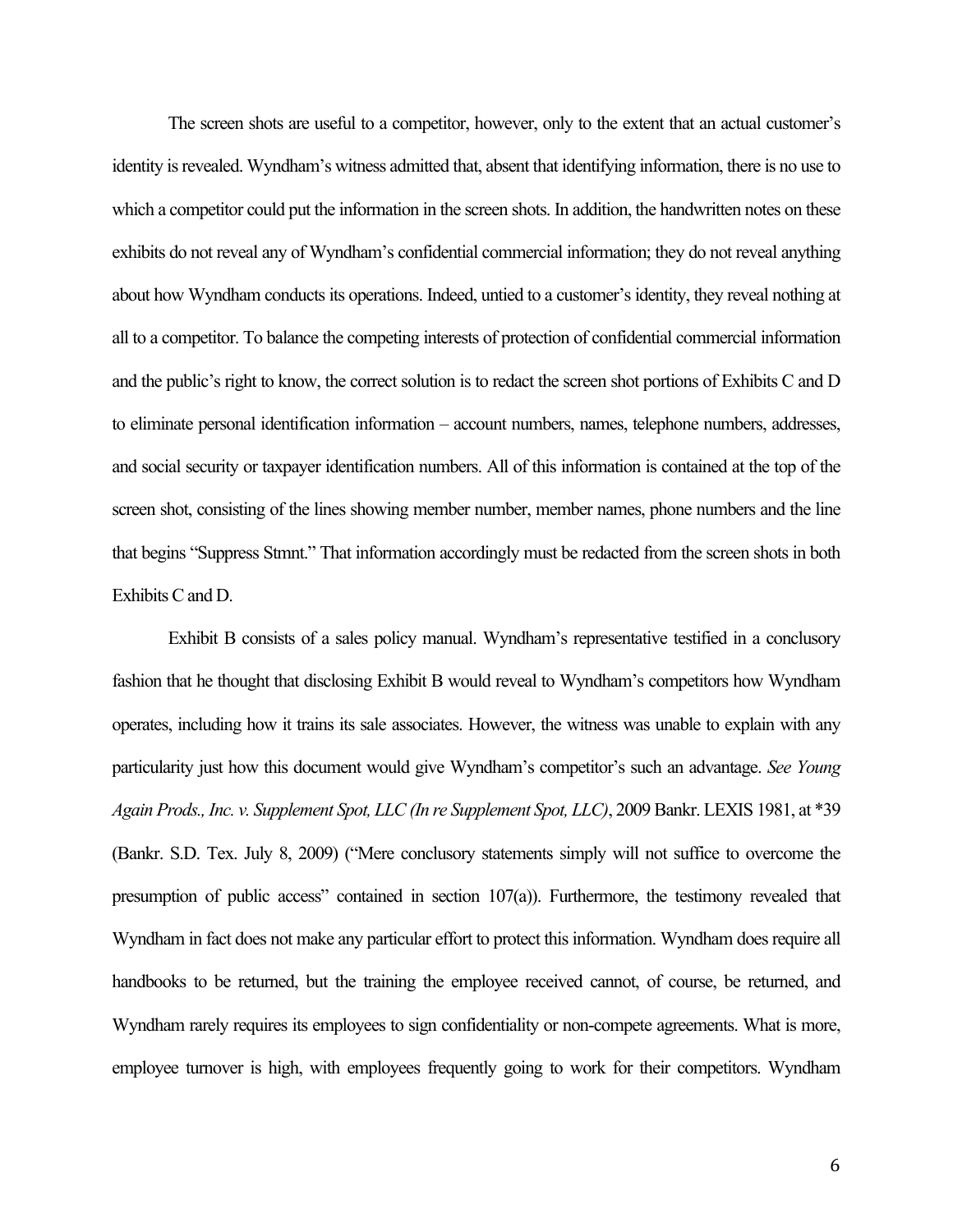chooses (for economic reasons) not to enforce even those non-compete agreements that it does obtain. That Wyndham itself does not appear to treat the information in this document as confidential (it has not taken pains to protect it as such) cuts against a finding of confidentiality. *See Parsons v. General Motors Corp.*. 85 F.R.D. 724, 726 (N.D. Ga. 1980) (noting, as a factor that cuts against entry of a protective order, that the defendant had not controlled or limited the reproduction and circulation of the information at issue). Indeed, the fact that salesmen trained using this manual often go to work for competitors (according to Wyndham's representative), and that Wyndham takes virtually no steps to stop them from making disclosures to those competitors is strong evidence that the information in the manuals is not of a kind that would give a competitor an advantage, which is the test for protecting confidential commercial information. *See Hal Wagner Studios, Inc. v. Elliot*, 2009 U.S. Dist. LEXIS 25773, at \*11 (S.D. Ill. Mar. 30, 2009).

Wyndham's real interest in seeking to have this document filed under seal seems to be to keep it out of the hands of Wyndham's customers. Indeed, the witness testified to as much, explaining that Wyndham would prefer this information not fall into the hands of customers, who could then use it against Wyndham. While Wyndham's desire to keep documents out of the hands of potential plaintiffs is certainly understandable, section 107 only protects information that would give someone else a *competitive*  advantage, not a *litigation* advantage.

Wyndham raised an additional argument at the conclusion of the hearing on Wyndham's motion to seal, to the effect that all of Faucett's summary judgment exhibits must be sealed because they are subject to the Agreed Permanent Injunction entered into by the parties on May 11, 2010. Wyndham says that Faucett violated that injunction by attaching the documents to his motion. The plain language of the injunction does indeed prohibit Faucett from "(a) [u]sing or disclosing any of Wyndham's confidential information or trade secrets; [or] (b) [u]sing for his own benefit or the benefit of another, any trade secret or confidential proprietary information of Wyndham." If any of the documents attached to the motion are trade secrets or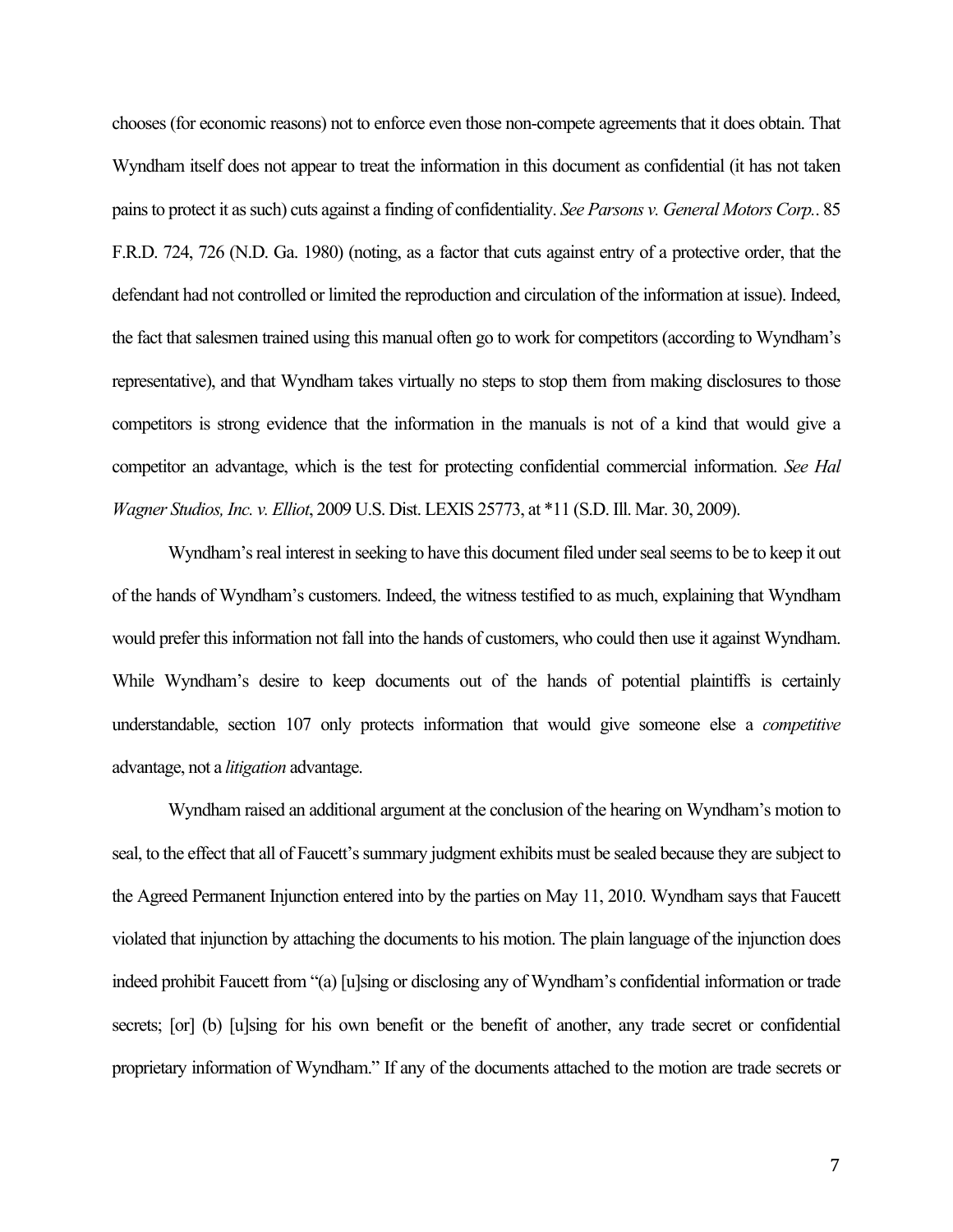confidential commercial information, then they ought to be treated as subject to the injunction and cannot be disclosed under the terms of the injunction. However, the relief accorded would be the same as that sought in the motion to seal – the documents' removal from the public record. Faucett's use of any *non*-confidential Wyndham documents would not be a violation of the injunction. *See Chambers v. Capital Cities/ABC*, 159 F.R.D. 441, 444 (S.D.N.Y. 1995) (noting the legitimate purpose of confidentiality agreements, but stating that "the information protected must  $\iint$  be legitimately confidential").<sup>1</sup> Thus, it would appear that the argument regarding the injunction adds little to Wyndham's case.2

#### **Conclusion and Order**

As Exhibit B is not a confidential commercial document either within the meaning of section 107 or

the Agreed Permanent Injunction, it need not be filed under seal and its publication is not enjoined. The

screen shots in Exhibits C and D contain some confidential commercial information, in the form of personal

!!!!!!!!!!!!!!!!!!!!!!!!!!!!!!!!!!!!!!!!!!!!!!!!!!!!!!!

 $1$  Indeed, the court notes that Wyndham's motion to seal did not claim that Exhibit B constituted confidential commercial information at all. All that the motion said about Exhibit B was that its publication "would be harmful" to Wyndham. As the court has already observed, that a given document would be harmful in the sense of exposing a party to liability for allegedly wrongful acts is not the sort of harm that section 107 was designed to prevent. See discussion *supra* in text.

<sup>&</sup>lt;sup>2</sup> The court appreciates that other arguments *could* be made with regard to the injunction. For example, no one at this stage has before the court a motion for contempt for violation of the injunction. *See Quinn v. Anvil Corp.*, 2010 U.S. App. LEXIS 17670, at \*25 (9th Cir. Aug. 24, 2010) (concluding that district court had not abused its discretion by refusing to grant relief from protective order where party seeking such relief had not filed a formal motion requesting that relief). Similarly, the language of the injunction begs for modification given that it could be read to impair or eliminate Faucett's rights to due process. *See Innovatier, Inc. v. Cardxx, Inc.*, 2008 U.S. Dist. LEXIS 94560, at \*3 (D. Colo. Nov. 13, 2008) (denying defendant's request for an injunction to constrain the review of certain documents because to do so would impair the ability of the plaintiff to make its case). There is already pending a request by Faucett to vacate the injunction, and the court will not attempt to rule on that motion before its proper presentation, it being the general rule that any modification of an injunction requires prior notice and an opportunity for hearing. *See Western Water Management v. Brown*, 40 F.3d 105, 109 (5th Cir. 1994) (stating that "a district court retains jurisdiction to modify an injunction ... under certain circumstances," but ultimately vacating district court's *sua sponte* modification of an injunction because the court had not complied with the "stringent notice requirements" for issuance of injunctive relief pursuant to FRCP 65); *but see Gambale v. Deutsche Bank AG*, 2003 U.S. Dist. LEXIS 11180, at \*15-16 (S.D.N.Y. July 2, 2003) ("a court always retains the inherent power to modify or dissolve its protective orders, either *sua sponte* or on motion of a party or interested nonparty") (quoting Katkey Dore, Laurie, *Secrecy by Consent: The Use and Limits of Confidentiality in the Pursuit of Settlement*, 74 NOTRE DAME L. REV. 283, 356 (Jan. 1999)); *Poliquin v. Garden Way,* 989 F.2d 527, 535 (1st Cir. 1993) ("a protective order, like any ongoing injunction, is always subject to the inherent power of the district court to relax or terminate the order, even after judgment."); *In re "Agent Orange" Prod. Liab. Litig.*, 821 F.2d 139, 147 (2d Cir. 1987) ("whether to lift or modify a protective order is a decision committed to the sound discretion of the trial court.").